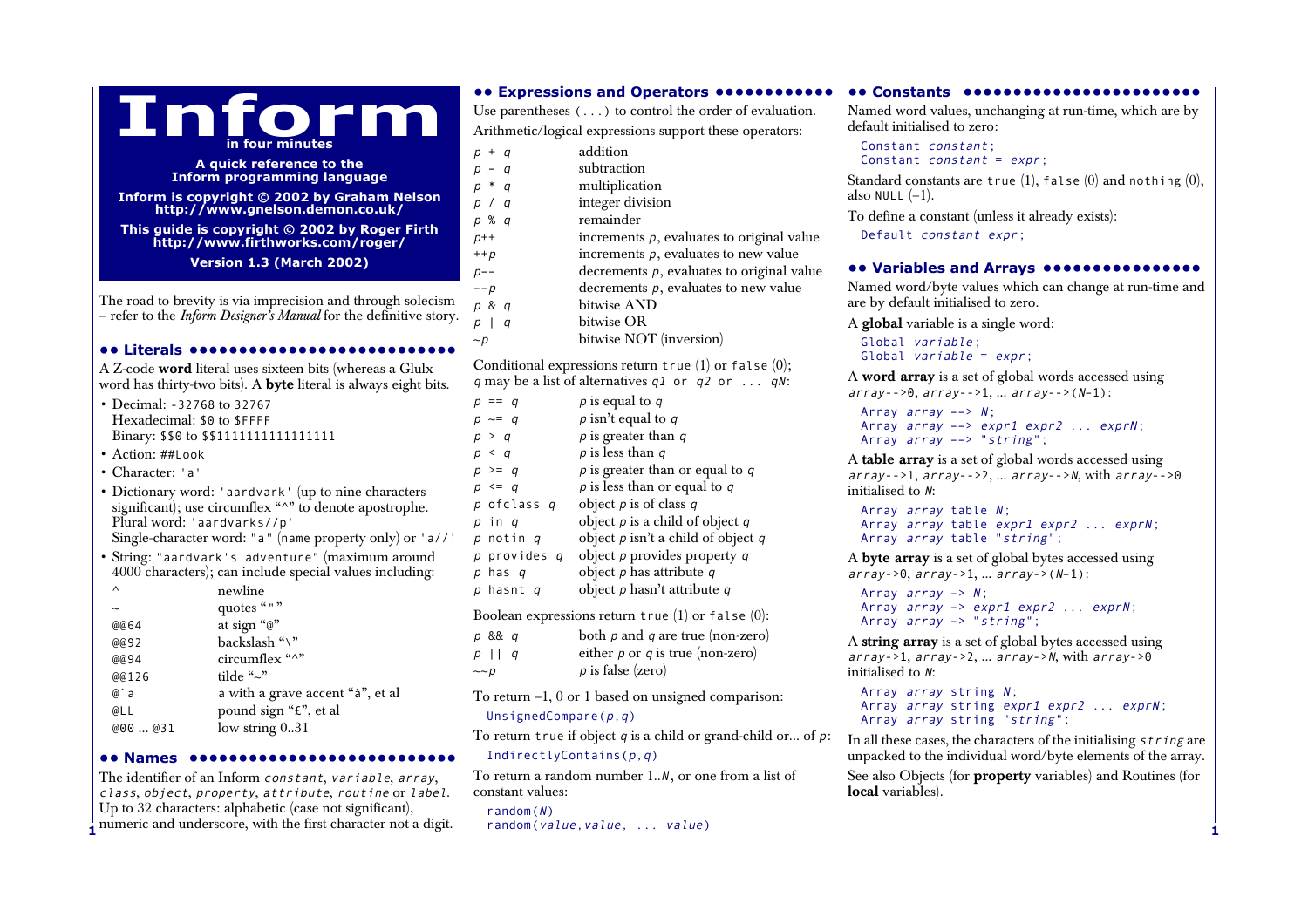```
22•• Classes and Objects •••••••••••••••••
 To declare a c \, \text{l} \, \text{ass} – a template for a family of objects –
  where the optional (N) limits instances created at run-time:
    Class class(N)
      class class class ... class
      has attr_def attr_def ... attr_def
      with prop_def,
             ...prop_def;
  To declare an object; "Object" can instead be a class, the 
 remaining four header items are all optional, and arrows
 (-\rightarrow, -\rightarrow, ...) and parent object are incompatible:
   Object arrows object "ext_name" parent_object
      class class class ... class
      has attr_def attr_def ... attr_def
      with prop_def,
             ...
prop_def;
  The class, has and with (and also the rarely-used private) 
  segments are all optional, and can appear in any order. 
  To determine an object's class as one of Class, Object, 
  Routine, String (or nothing):
   metaclass(object) 
  has segment: Each attr def is either of:
    attribute\simattribute
  To change attributes at run-time:
   give object attr def attr def ... attr def;
  with/private segments: Each prop_def declares a variable 
  (or word array) and can take any of these forms (where a
  value is an expression, a string or an embedded routine):
   property
   property value
   property value value ... value
  A property variable is addressed by object.property (or 
  within the object's declaration as self.property).
  Multiple values create a property array; in this case 
  object.#property is the number of bytes occupied by the 
  array, the entries can be accessed using 
  object.&property-->0, object.&property-->1, ..., and
  object.property refers to the value of the first entry. 
  A property variable inherited from an object's class is 
 addressed by object.class::property; this gives the
 original value prior to any changes within the object. 
                                                              •• Manipulating the object tree ••••••••••
                                                             To change object relationships at run-time:
                                                                move object to parent object;
                                                                remove object; 
                                                              To return the parent of an object (or nothing):
                                                                parent(object) 
                                                              To return the first child of an object (or nothing):
                                                                child(object) 
                                                              To return the adjacent child of an object's parent (or 
                                                              nothing):
                                                               sibling(object) 
                                                              To return the number of child objects directly below an 
                                                             object:
                                                               children(object) 
                                                              •• Message passing ••••••••••••••••••••
                                                             To a class:class.remaining() 
                                                                class.create() 
                                                                class.destroy(object) 
                                                                class.recreate(object) 
                                                                class.copy(to_object,from_object) 
                                                              To an object:
                                                                object.property(a1,a2, ... a7) 
                                                              To a routine:routine.call(a1, a2, \ldots a7)
                                                             To a string:
                                                                string.print() 
                                                                string.print_to_array(array)
                                                              •• Statements ••••••••••••••••••••••••Each statement is terminated by a semi-colon ":".
                                                              A statement block is a single statement or a series of
                                                              statements enclosed in braces {...}. 
                                                              An exclamation "!" starts a comment – rest of line ignored.
                                                              A common statement is the assignment:
                                                                variable = expr;There are two forms of multiple assignment:
                                                                variable = variable = \ldots = expr;
                                                                variable = expr, variable = expr, ...;
                                                                                                                          •• Routines •••••
                                                                                                                          A routine can have up to 15 local variables: word values 
                                                                                                                          which are private to the routine and which by default are set 
                                                                                                                          to zero on each call. Recursion is permitted. 
                                                                                                                          A standalone routine:• has a name, by which it is called using routine(); can 
                                                                                                                            also be called indirectly using 
                                                                                                                            indirect(routine,a1,a2, ... a7)
                                                                                                                           • can take arguments, using rout ine(a1, a2, ... a7),
                                                                                                                            whose values initialise the equivalent local variables 
                                                                                                                           • returns true at the final "]"
                                                                                                                            [ routine
                                                                                                                                 local var local var ... local var;
                                                                                                                                statement; 
                                                                                                                                statement; 
                                                                                                                                 ...statement; 
                                                                                                                                ];
                                                                                                                          A routine embedded as the value of an object property:
                                                                                                                           • has no name, and is called when the property is invoked; 
                                                                                                                            can also be called explicitly using \phi\overrightarrow{b} ject.property()
                                                                                                                           • accepts arguments only when called explicitly 
                                                                                                                           • returns false at the final "]" 
                                                                                                                            property [ 
                                                                                                                                 local_var local_var ... local_var; 
                                                                                                                                statement; 
                                                                                                                                statement; 
                                                                                                                                statement; 
                                                                                                                                 \mathbf{I}Routines return a single value, when execution reaches the 
                                                                                                                          final "]" or an explicit return statement:
                                                                                                                            return expr;
                                                                                                                            return; 
                                                                                                                            rtrue; 
                                                                                                                            rfalse; 
                                                                                                                          To define a dummy standalone routine with N local variables
                                                                                                                          (unless it already exists):
                                                                                                                            Stub routine N;
```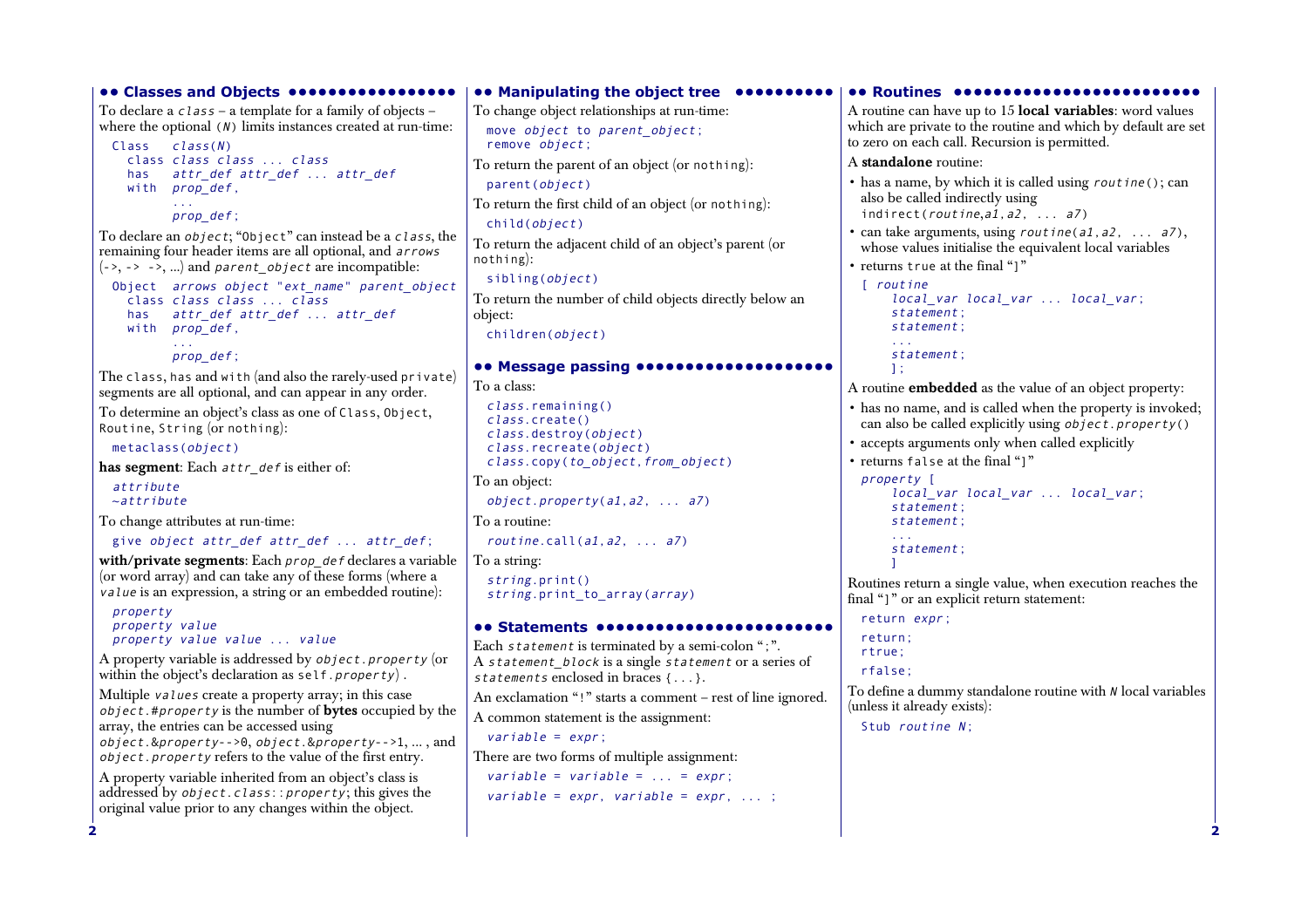**•• Flow control •••••••••••••••••••••••**To execute statements if expr is true; optionally, to execute other statements if expr is false: if (expr) statement block if (expr) statement block else statement\_block To execute statements depending on the value of expr: switch (expr) { value: statement; ... statement; value: statement; ... statement; ...default: statement; ... statement; } where each *value* can be given as: constant lo\_constant to hi\_constant constant,constant, ... constant **•• Loop control •••••••••••••••••••••••** To execute statements while expr is true: while (expr) statement\_block To execute statements until expr is true: do statement\_block until (expr) To execute statements while a variable changes: for (set var : loop while expr : update var) statement\_block To execute statements for all defined objects: objectloop (variable) statement\_block To execute statements for all objects selected by expr: objectloop (expr starting with variable) statement\_block To jump out of the current innermost loop or switch: break; To immediately start the next iteration of the current loop: continue; **•• Displaying information •••••••••••••••** To output a list of values: print value, value, ... value; To output a list of values followed by a newline, then return true from the current routine:print ret value, value, ... value; If the first (or only) value is a string, "print ret" can be omitted:"string",value, ... value; Each value can be an expression, a string or a rule. An **expression** is output as a signed decimal value. A **string** in quotes "..." is output as text. A **rule** is one of:To output a newline character: new\_line; To output multiple spaces: spaces expr; To output text in a display box: box "string" "string" ... "string"; To change from regular to fixed-pitch font: font off; ... font on; To change the font attributes: style bold;  $\qquad \qquad$  ! use one or more of these style underline; !<br>style reverse: ! style reverse; ... style roman; **•• Uncommon and deprecated statements••** To jump to a labelled statement: jump label; ....label; statement; To terminate the program: quit; To save and restore the program state: save *label*; ...restore *label*; To output the Inform compiler version number: inversion; To accept data from the current input stream: read text\_array parse\_array routine; To assign to one of 32 'low string' variables: string N "string"; Lowstring string\_var "string"; string N string var;  $(number)$  *expr* the *expr* in words (char)  $\exp r$  the expr as a single character (string) addr the string at the addr (address) addr the dictionary word at the addr (name) object the external (short) name of the object (a)  $object$  the short name preceded by "a/an" (the)  $object$  the short name preceded by "the" (The)  $object$  the short name preceded by "The"  $(routine)$  value the output when calling rout ine (value)

**3**

**3**